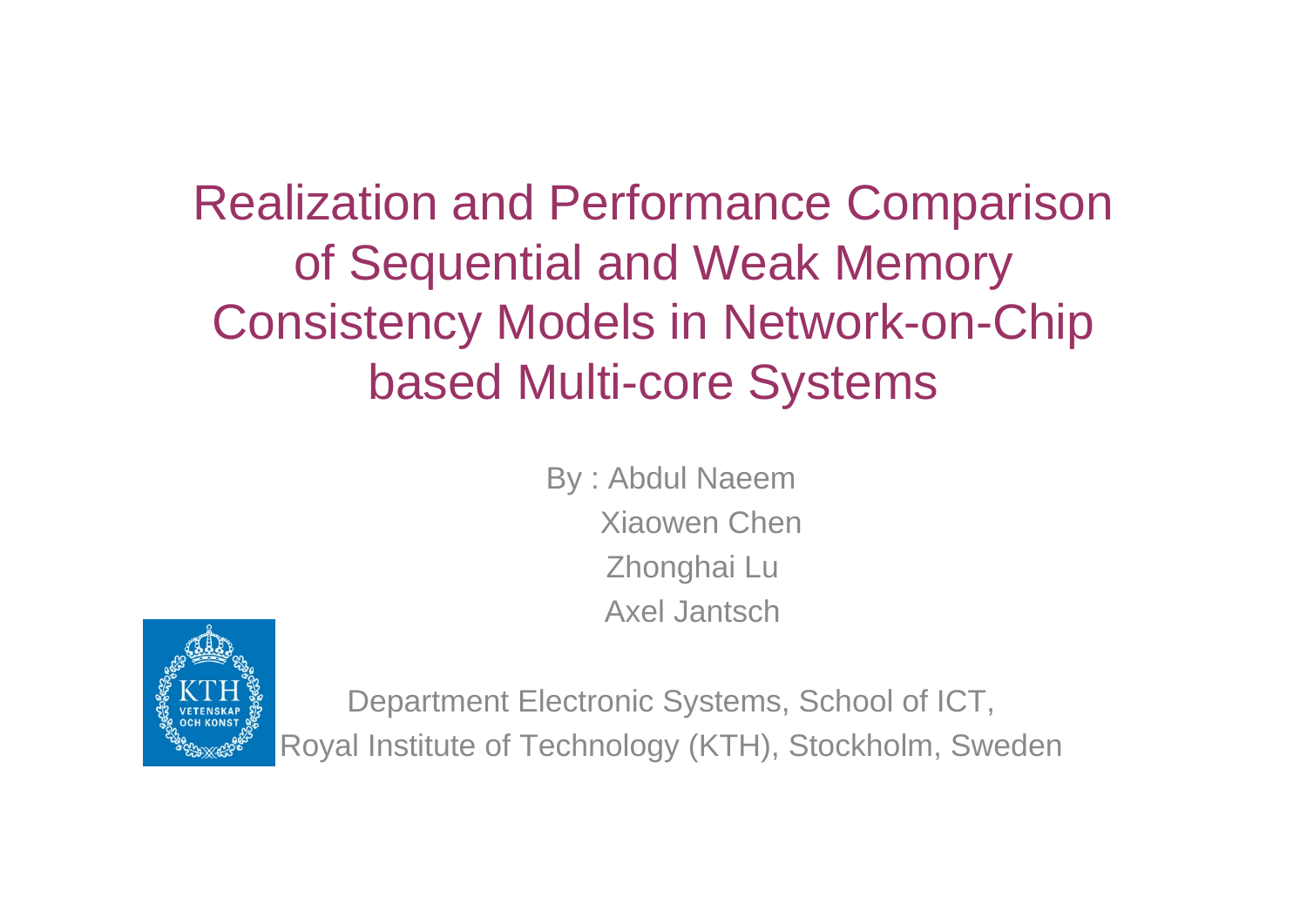### Presentation outline

- ▶ Distributed shared memory multicore systems
- **Memory consistency**
- ▶ Sequential and weak memory consistency models
- ▶ Realization sequential and weak consistency models in the Network-on-chip based multi-core platform
- Experimental results
- ▶ Conclusion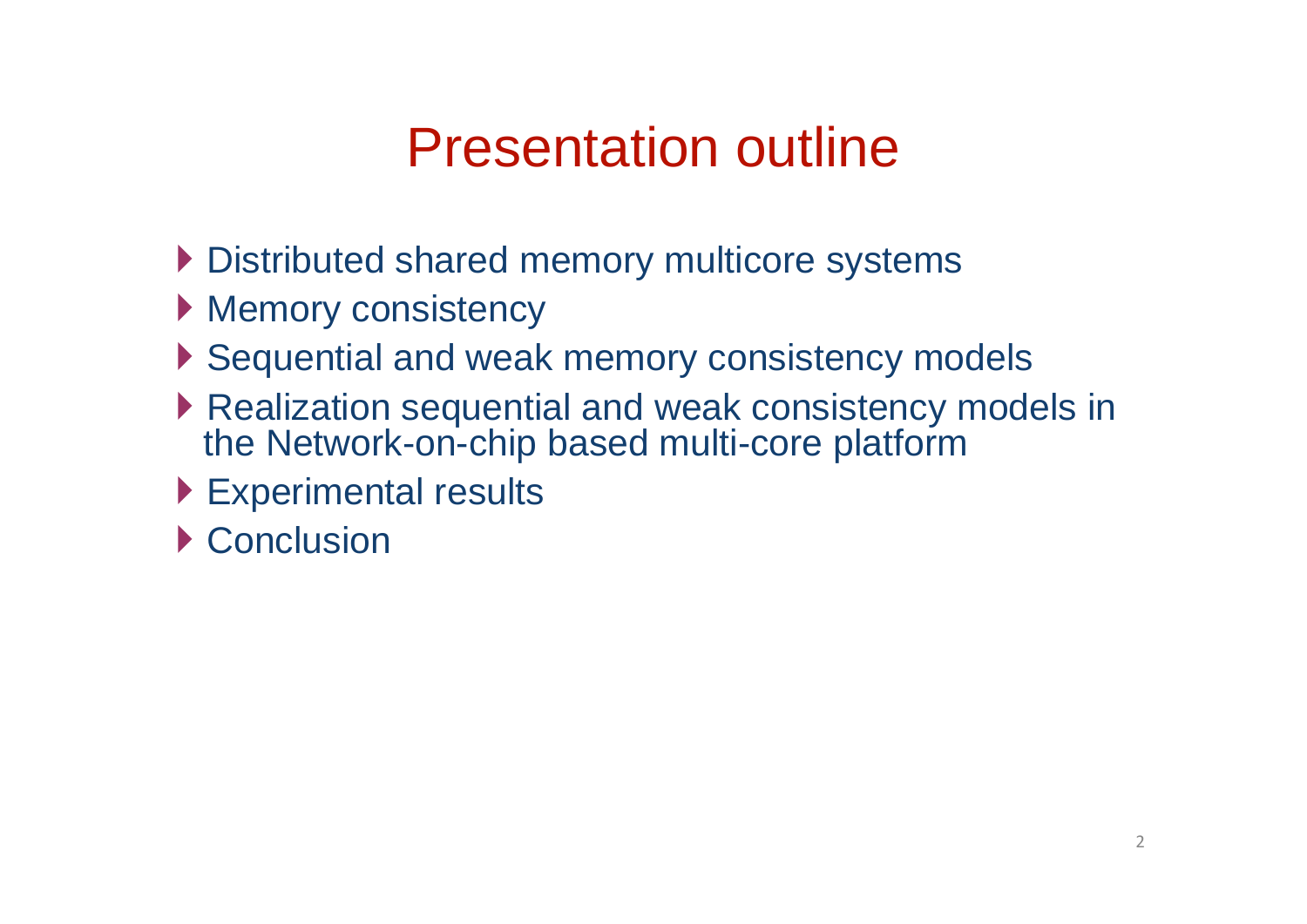### Shared memory multicore systems

#### McNoC (NoC based multicore systems)

- Promising solution to the design of multicore systems
- Integration of computation and communication

#### Shared memory organization:

- ▶ UMA or SMP architectures
- ▶ NUMA or DSM architectures
- ▶ PM node: Processor-memory node



#### Figure: Homogeneous McNoC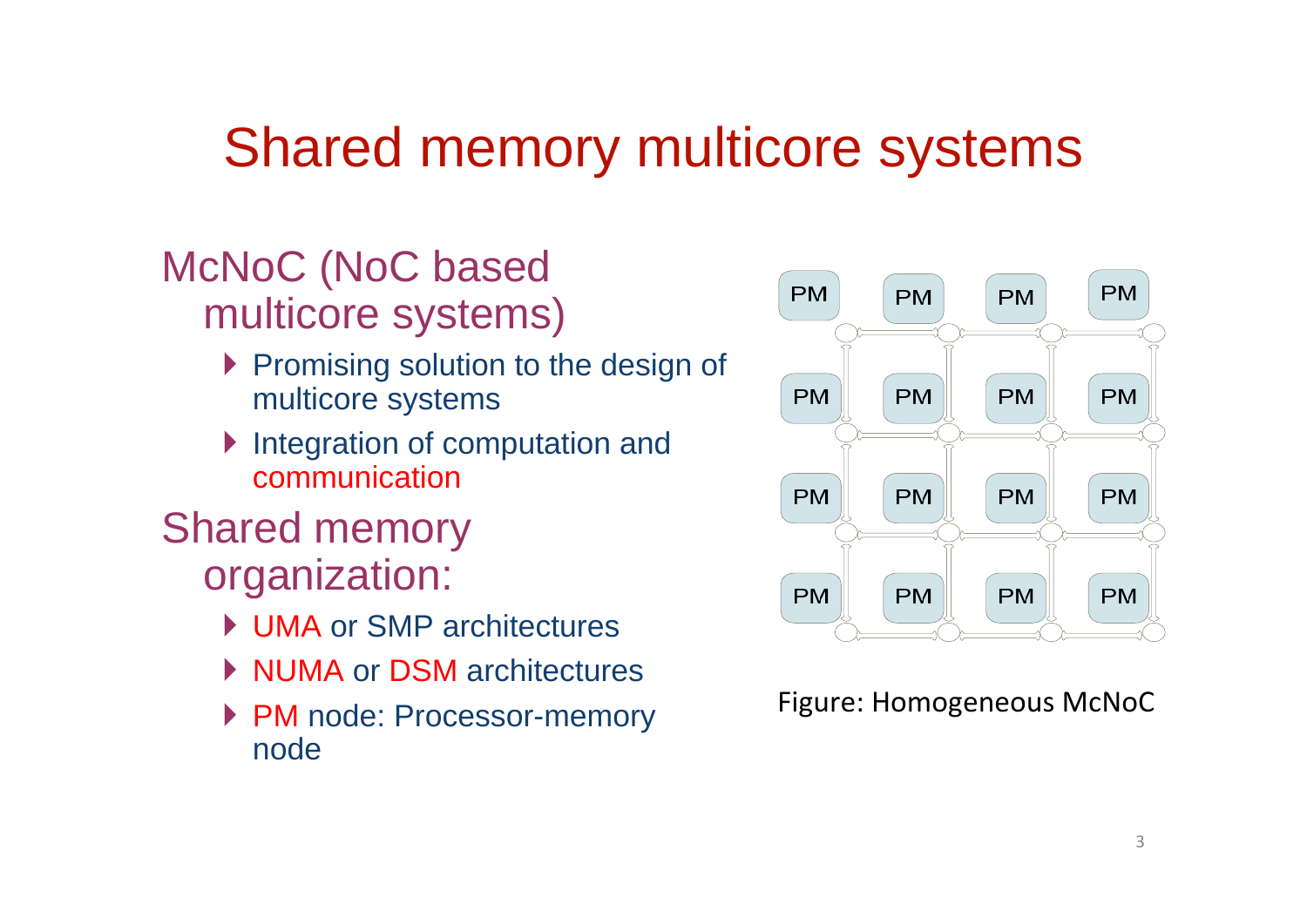# Memory consistency

- A read should return the (most recent) value.
- ▶ Write propagation or atomicity
- Write serialization: writes seen in the same order
- Synchronization: avoid dependencies and data races
	- ▶ Synchronization primitives/APIs
	- ▶ Underlying hardware support

#### Memory consistency is related to the:

- Memory consistency determines the order on shared memory operations execution
	- ▶ Ordering constraint: on shared memory operations
		- ▶ What kind of shared memory operations can be overlapped for what program segment?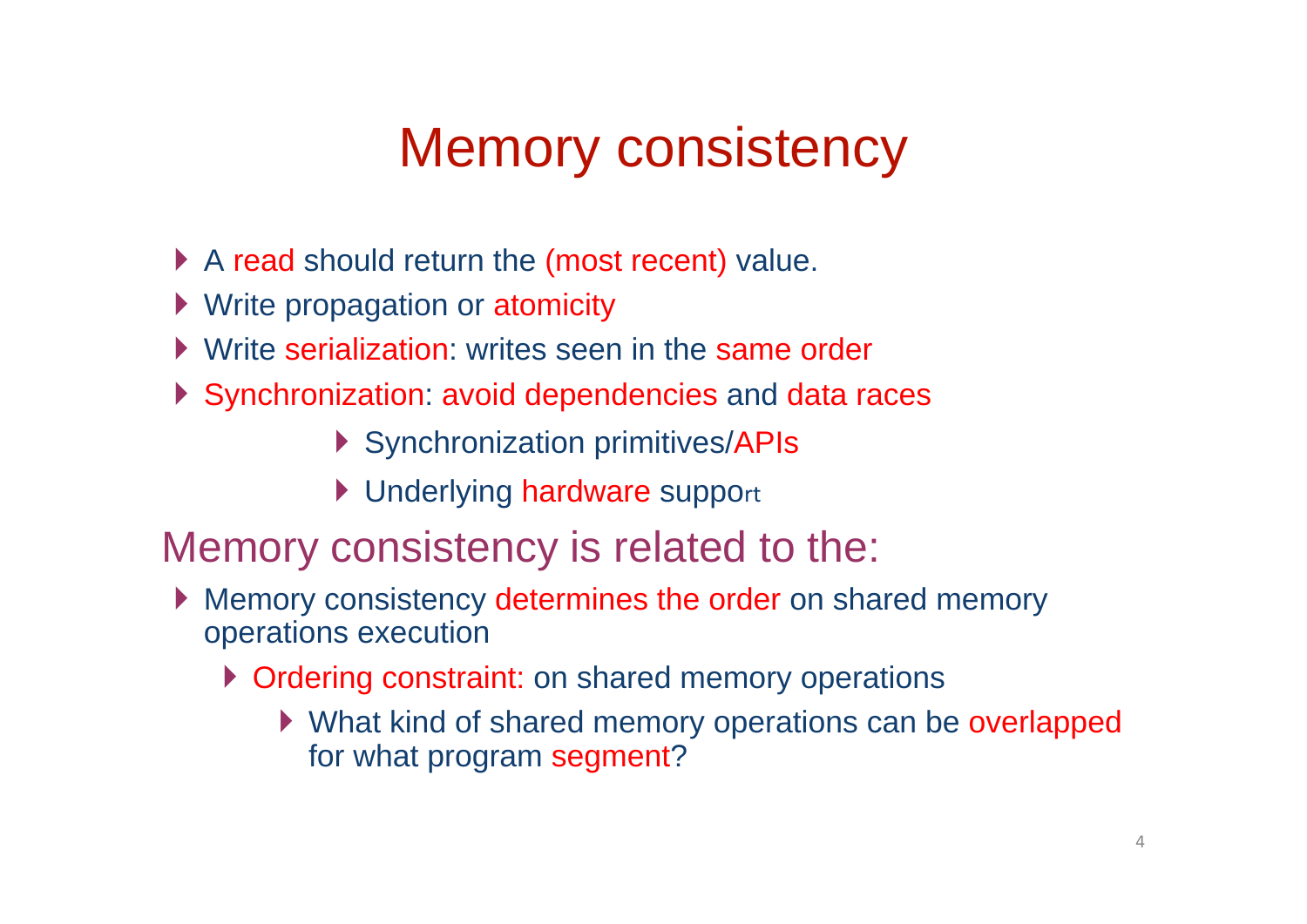### Memory consistency models (MCMs)

**Xarious MCMs are based on different ordering constraints.** 

- Strict consistency (atomic consistency) [Hutto et al]
- ▶ Cache consistency (Cache coherence)
- ▶ Sequential consistency [Lamport et al]
- ▶ Causal Consistency [Hutto et al]
- ▶ Relaxed consistency models
	- ▶ Weak consistency [Dubois et al] (our focus)
	- ▶ Release consistency [Gharachorloo et al]
	- PRAM consistency (also known as FIFO consistency) [Lipton et al]
	- **Proecessor consistency [Goodman et al]**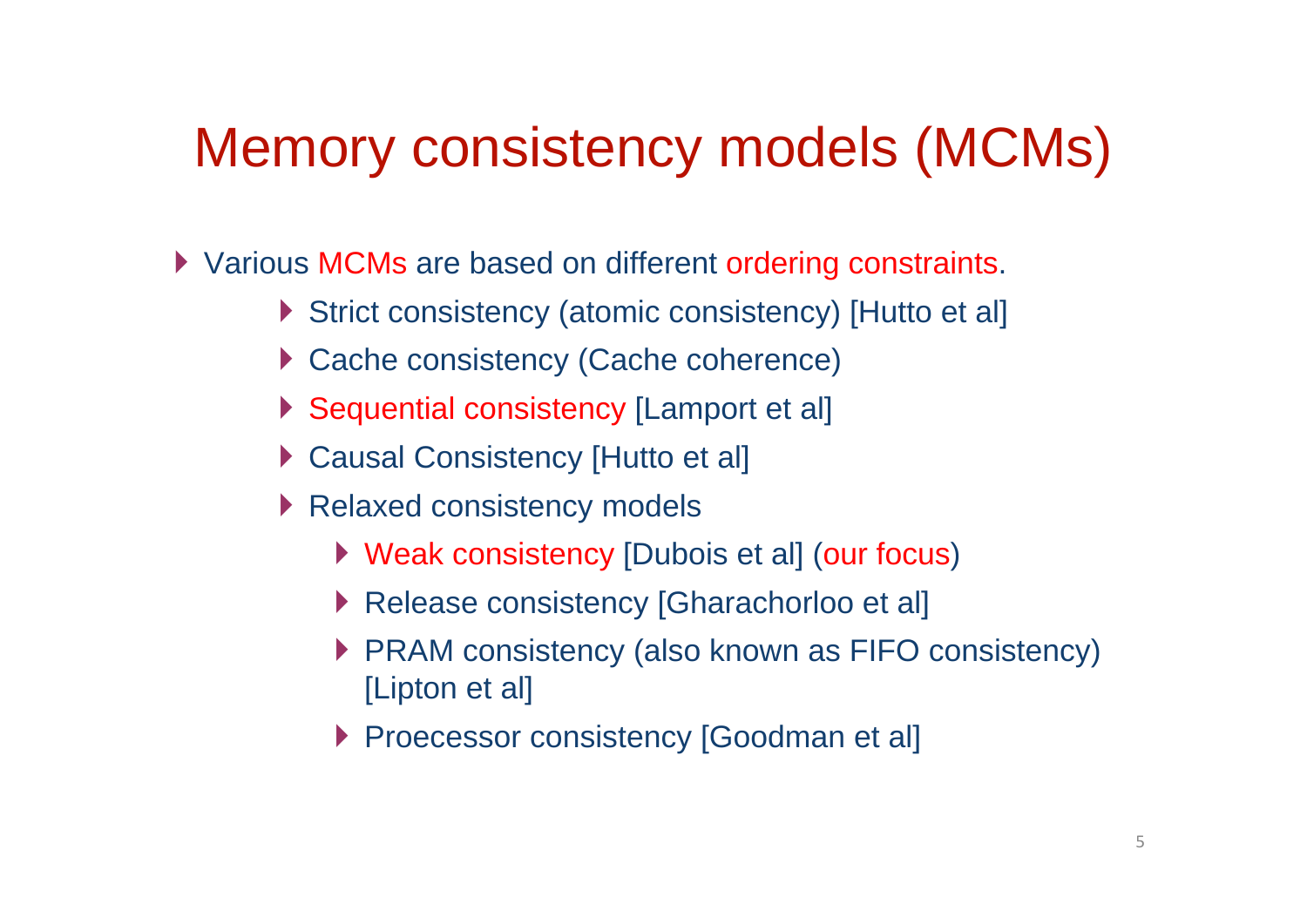# Sequential consistency model

The sequential consistency has to maintain:

- ▶ The program order among operations of each individual processor in multiprocessor system
- ▶ The sequential order among multiple processors in the system.

#### Dekker's algorithm for critical sections has the problems:

- ▶ Only software solution
- ▶ Deadlock
- **Mutual exclusion**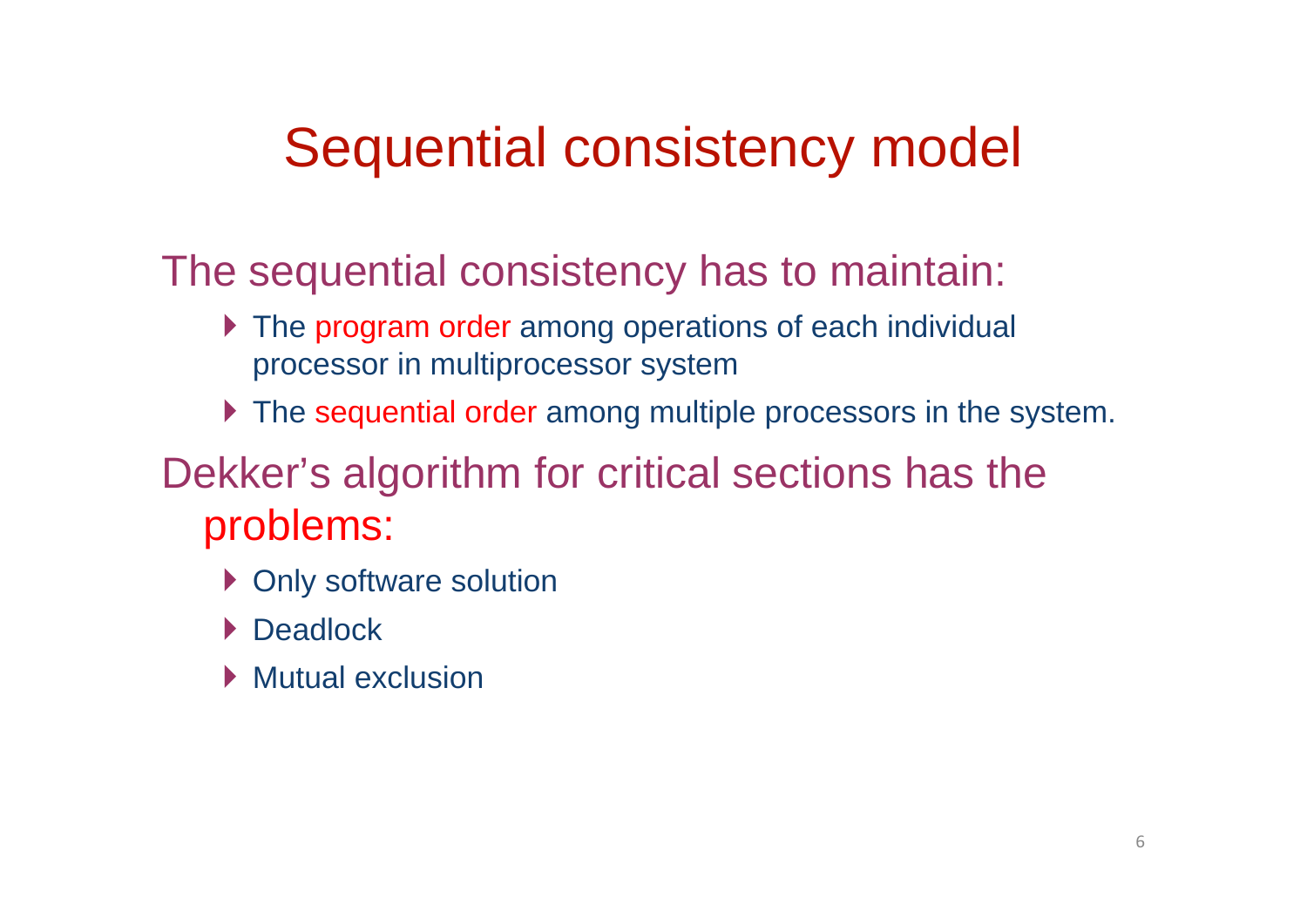### Global orders to enforce for SC

- ▶ The sequential consistency (often called Strong Ordering) model does not allow the reordering in the shared memory operations in the multi-processor system:
	- ▶ Read→ Read
	- ▶ Read→ Write
	- ▶ Write→ Read
	- ▶ Write→ Write



Figure: a) Strong Ordering b) Global Orders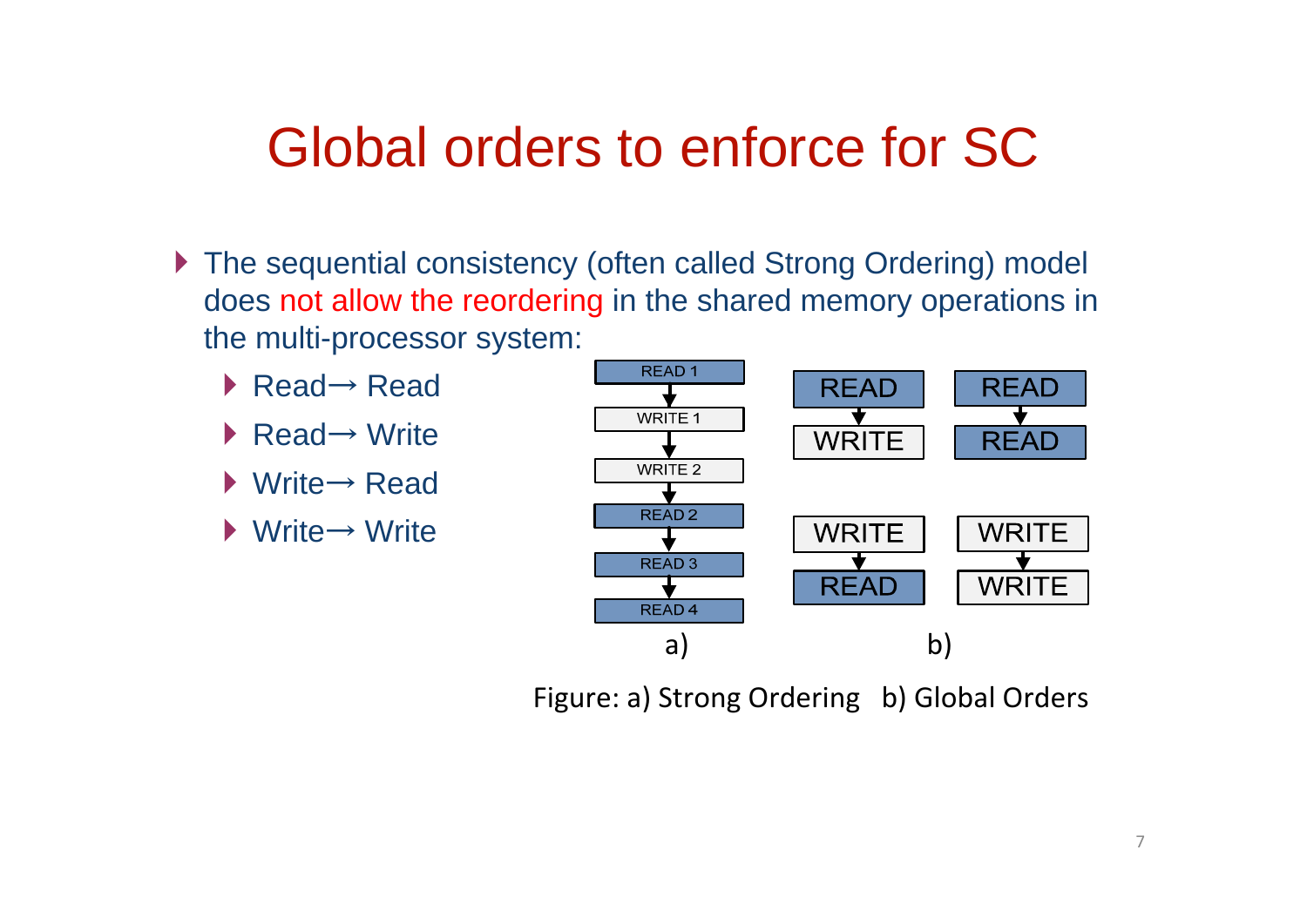### Realization of Sequential consistency

- ▶ The processor is stalled on issuance of a shared memory operation
- ▶ On completion of a shared memory operation next operation is issued to the shared memory(1).
- ▶ All the memory operations are issued and completed in the order specified in the program. Program order is maintained.
- ▶ Sequential order is maintained by read-modify-write operation.



Figure: Memory operations flow in Sequential consistency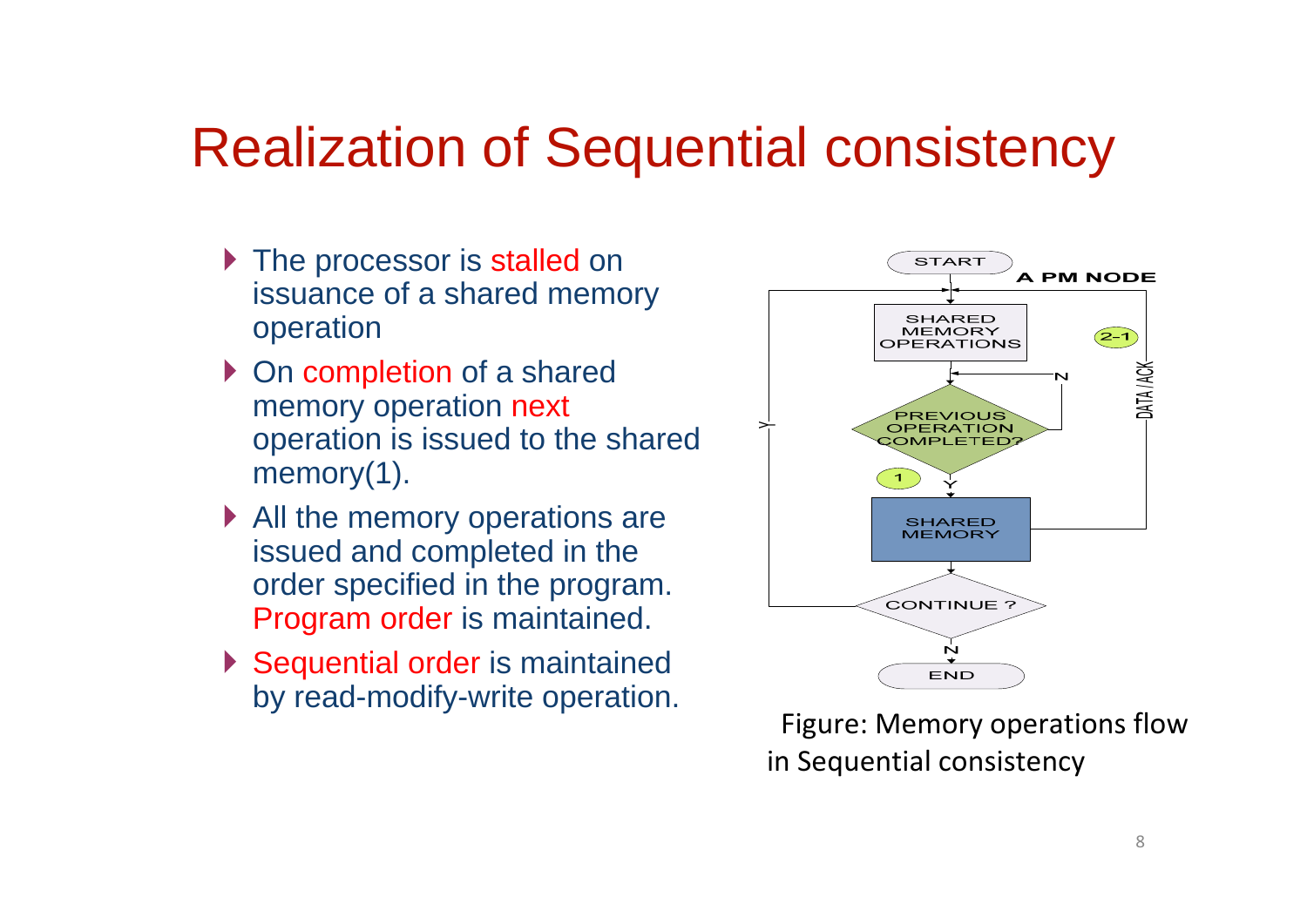### Limitations in sequential consistency

Sequential consistency model restricts system optimizations [S. V. Adve et al]:

Hardware optimizations:

- Write buffers : read after write bypass store buffer
- **General interconnection network:**
- ▶ Caches: coherence protocol, write completion

Software (compiler) optimizations:

- ▶ The compiler shifting to avoid data dependency.
- **Loop unrolling: to reduce the control dependency**
- ▶ Register allocation: to a memory variable to reduce memory references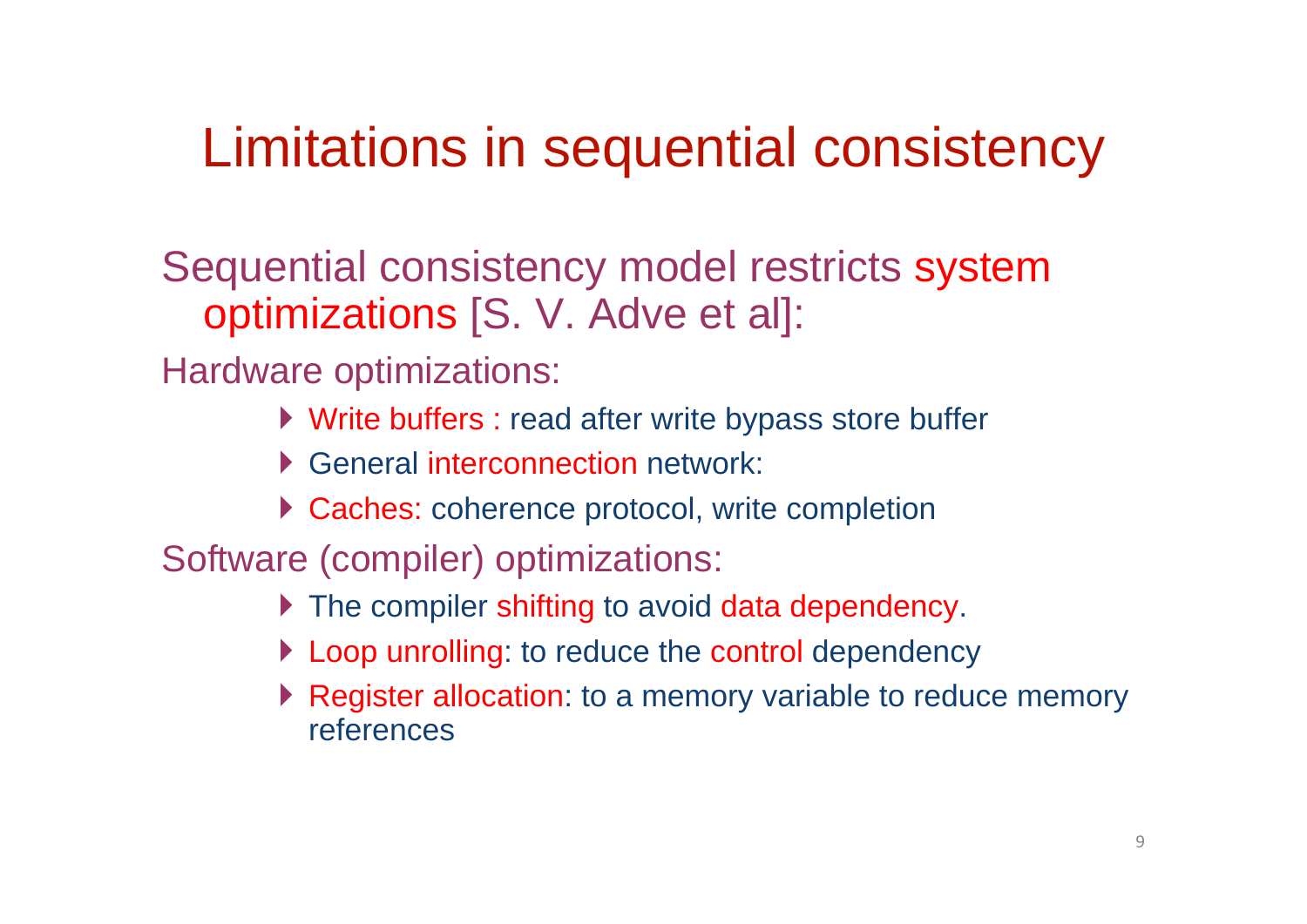### Relax the requirements

- As SC does not allow these performance optimizations
- Relaxed consistency models emergence
- Relaxation among the independent shared memory operations
- Relax program order requirement:
	- $\blacktriangleright$  Read  $\rightarrow$  Read
	- $\blacktriangleright$  Read  $\rightarrow$  Write
	- $\blacktriangleright$  Write  $\rightarrow$  Read
	- $\blacktriangleright$  Write  $\rightarrow$  Write

Relax write atomicity requirement:

Write overlapping with following operations in a synchronized program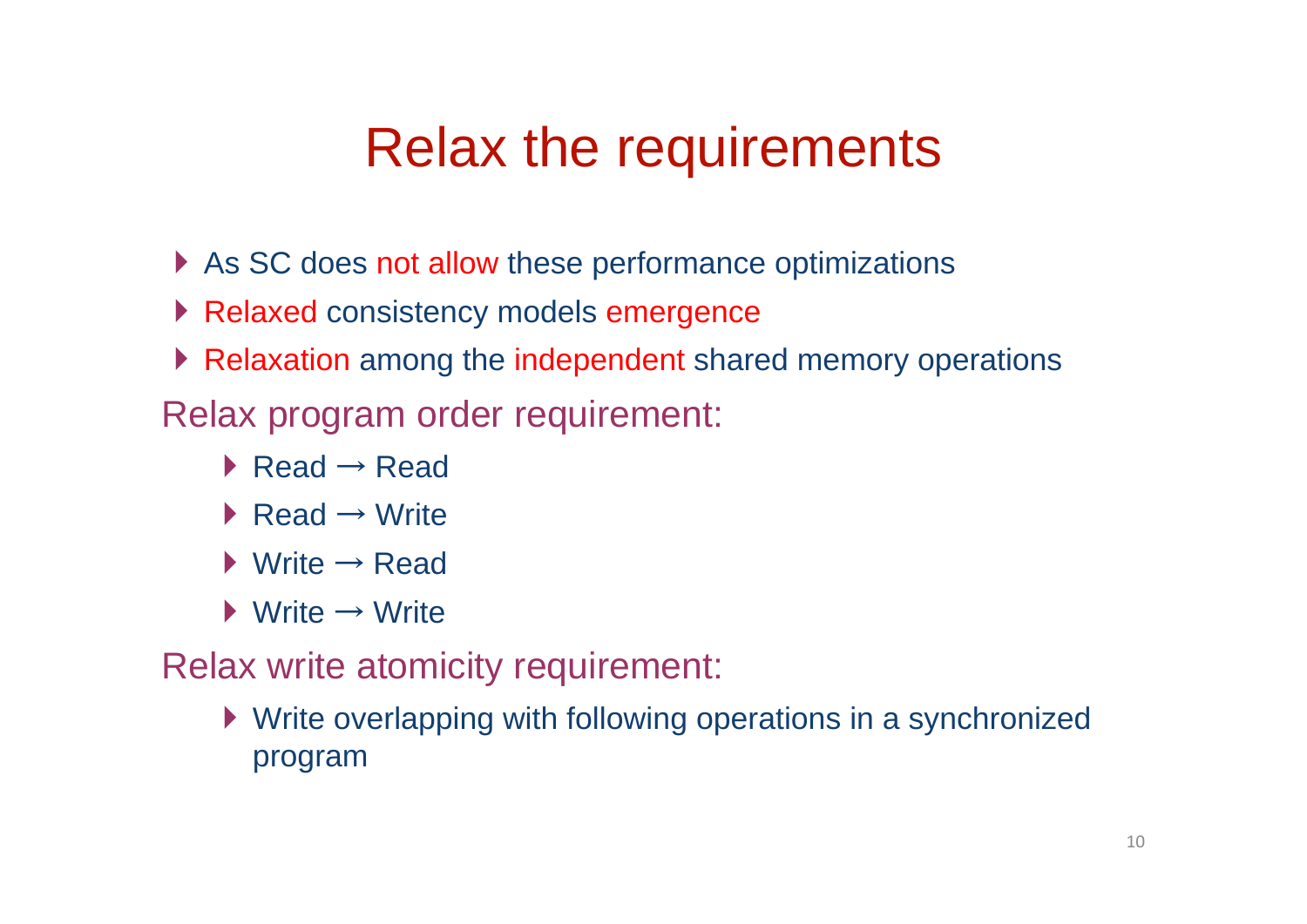# Weak memory consistency

#### Principle:

- Weak consistency (weak ordering) model classify shared memory operations as data and synchronization operations
- ▶ Data operations between two consecutive synchronization points can be reordered
- ▶ Atomic or sequential synchronization operations must be uninterrupted

#### Working:

▶ All previously issued outstanding data operations must be completed before the issuance of synchronization operation and vice versa.



#### **WEAK ORDERING**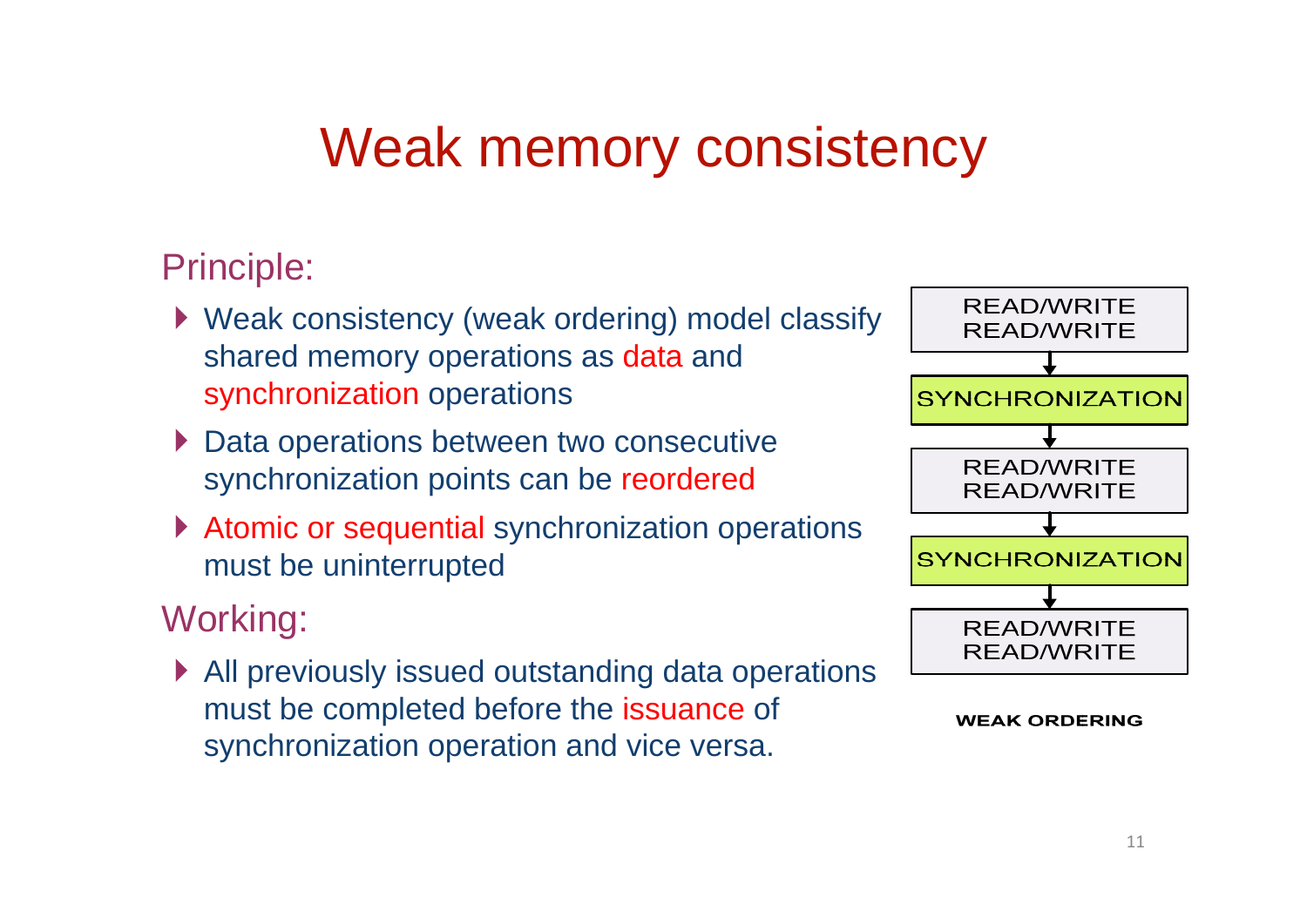### Global orders to enforce for WC

There is possible interference between the data and synchronization operations:

- $\blacktriangleright$  data  $\rightarrow$  Synchronization
- Synchronization  $\rightarrow$  data
- $\blacktriangleright$  Synchronization  $\rightarrow$  Synchronization

Enforcement of global orders avoid interference

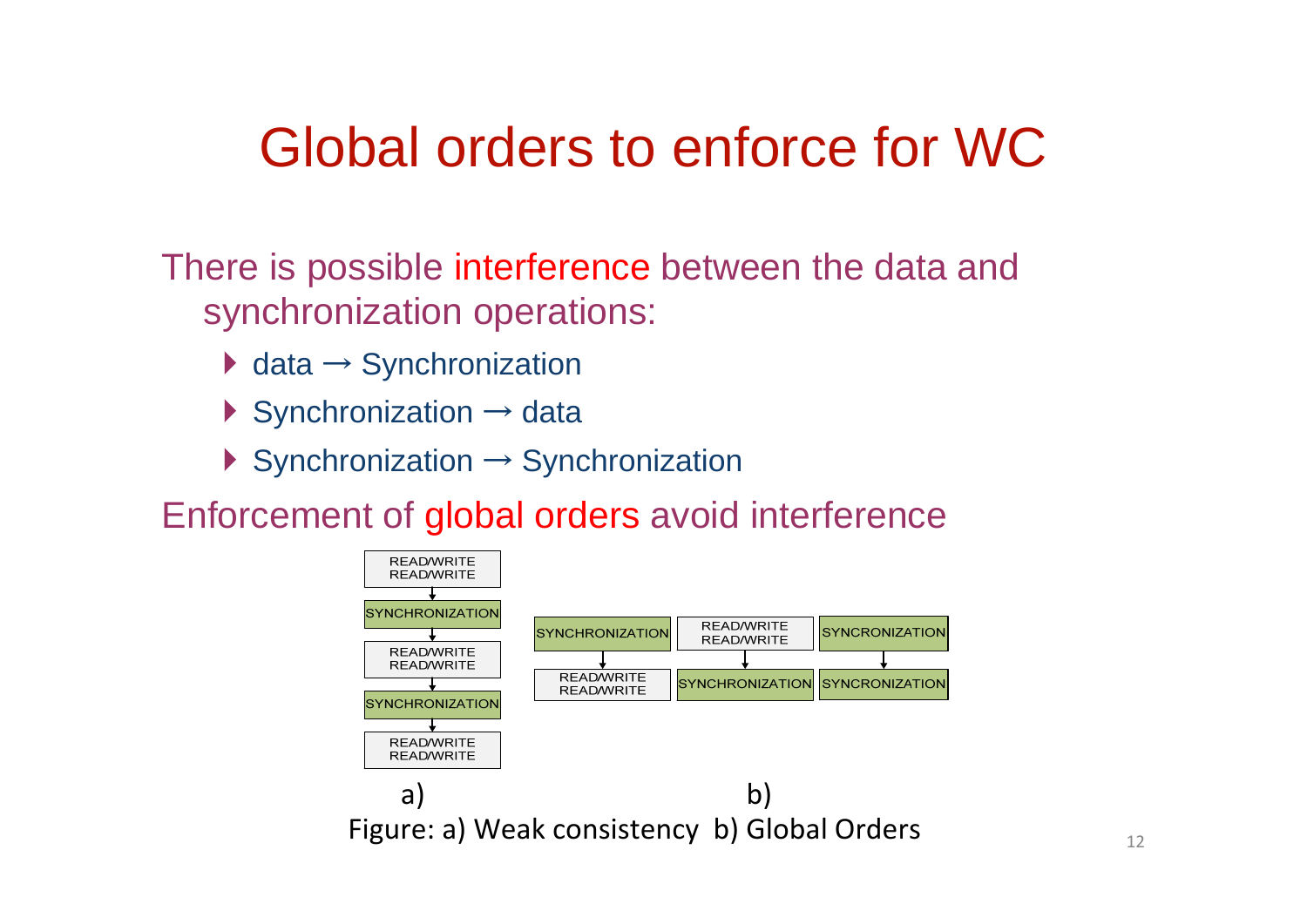### Realization of weak consistency

Transaction counter approach:

- ▶ A counter in each processor to keep track of outstanding data operations.
- In The data operations affect the counter
- The counter zero value
- ▶ The synchronization operations does not affect but check the counter

#### Scalability study:

Study the two consistency models in the context of NoC based multicore architectures



Figure: Memory operations flow in weak consistency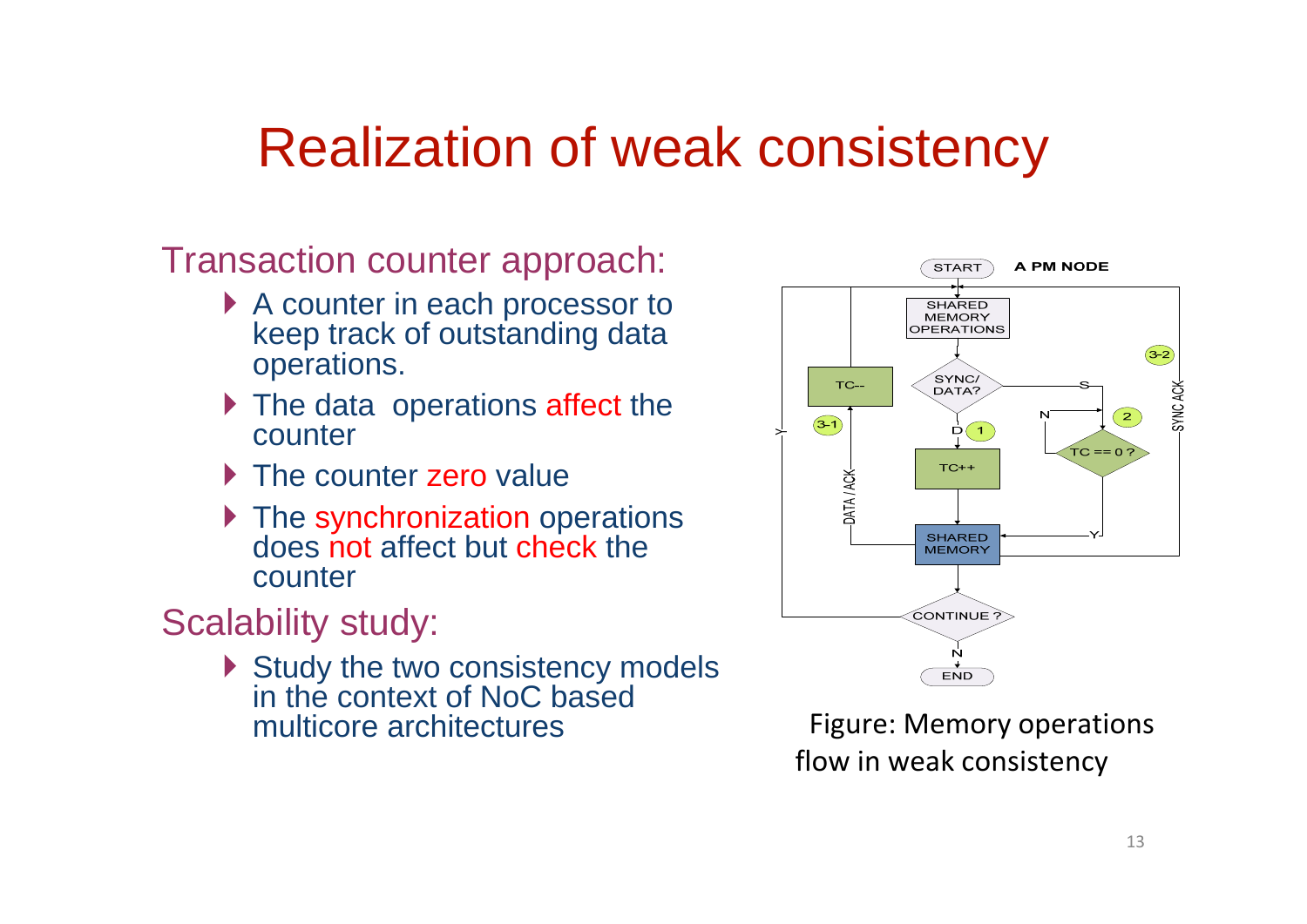# Comparison of both the SC and WC

#### Sequential Consistency:

- Allows no overlapping
- **Processor is stalled till completion of previous operation**

#### Weak Consistency:

- ▶ Data operations are overlapped
- $\triangleright$  But cannot be overlapped with the synch operations
- **Transaction counter based realization approach**

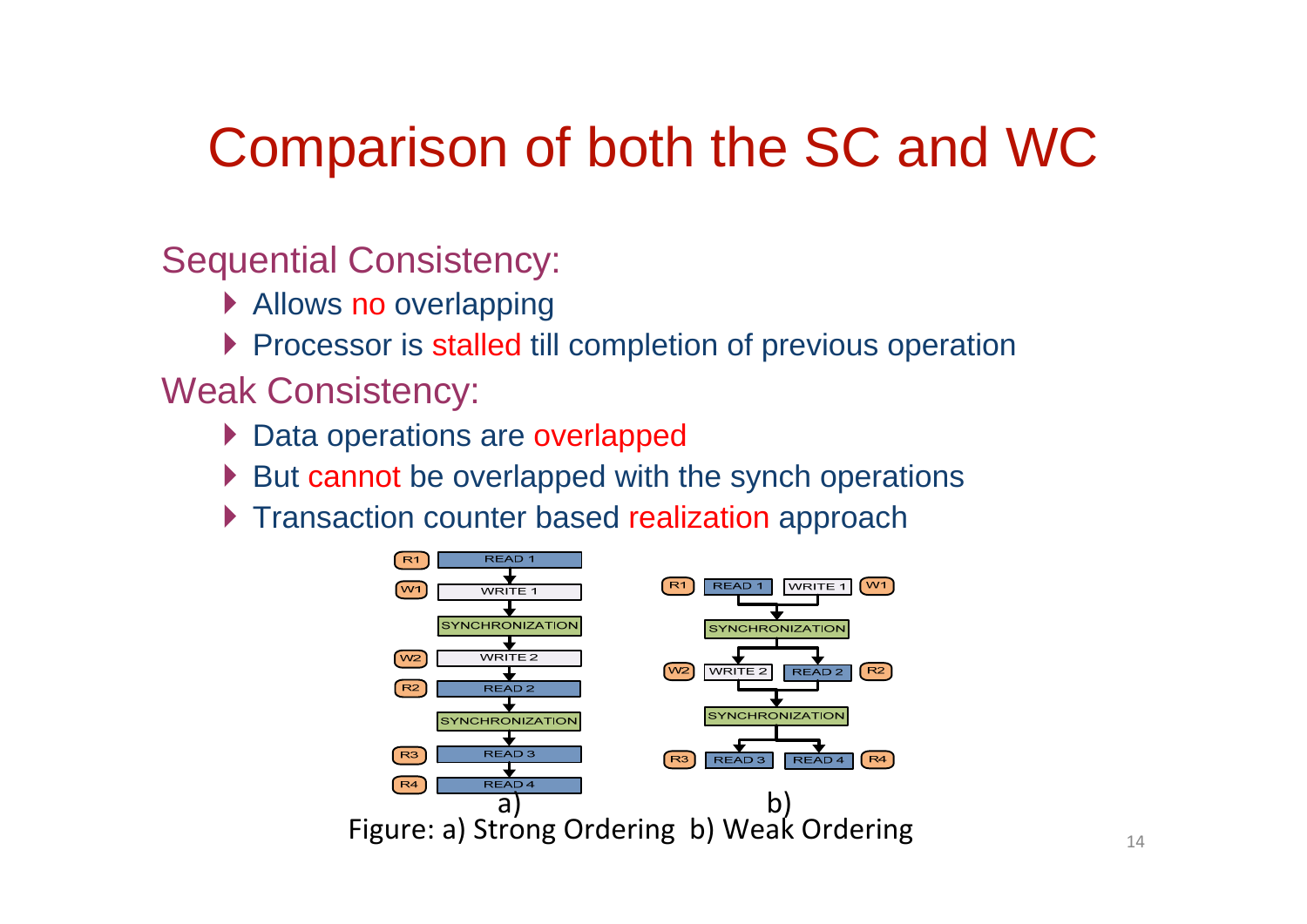# NoC based McNoc platform

#### Platform features:

- ▶ Homogenous McNoC
- Support 2D mesh topology.
- Deflection routing
- Synchronization Supporter(SS)
- $\blacktriangleright$  Transaction counter (TC)
- ▶ Distributed shared memory (DSM )



Figure: a) Homogeneous McNoC b) PM node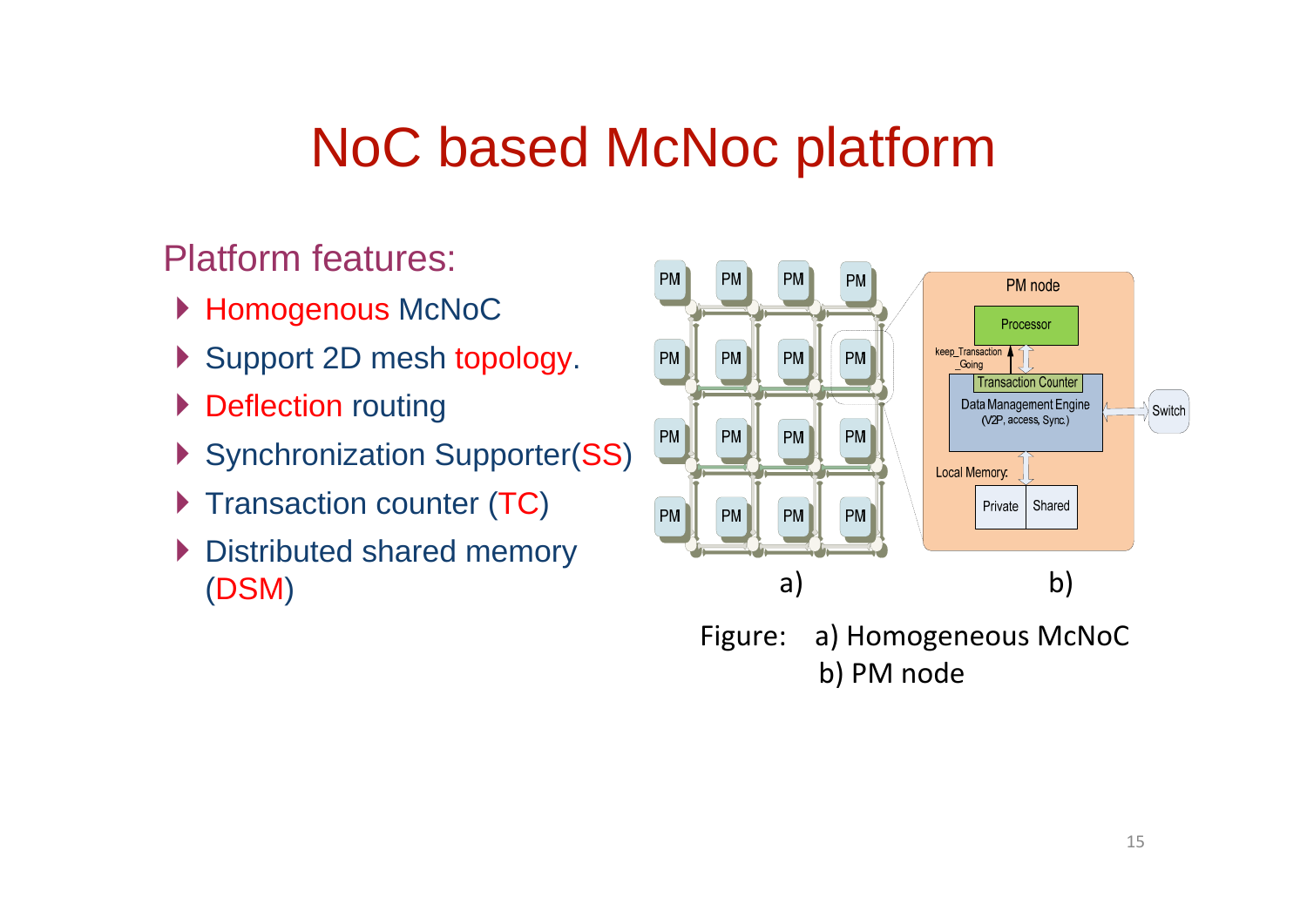# Data Management Engine (DME)

#### DME features:

- ▶ Two mini-processors (concurrency)
- ▶ Micro-code (Flexibility)
- ▶ Distributed shared memory (DSM )
- Synchronization Supporter(SS)
- ▶ Processor, Network interfaces (CICU, NICU)
- Transaction counter (TC)



Figure: DME Structure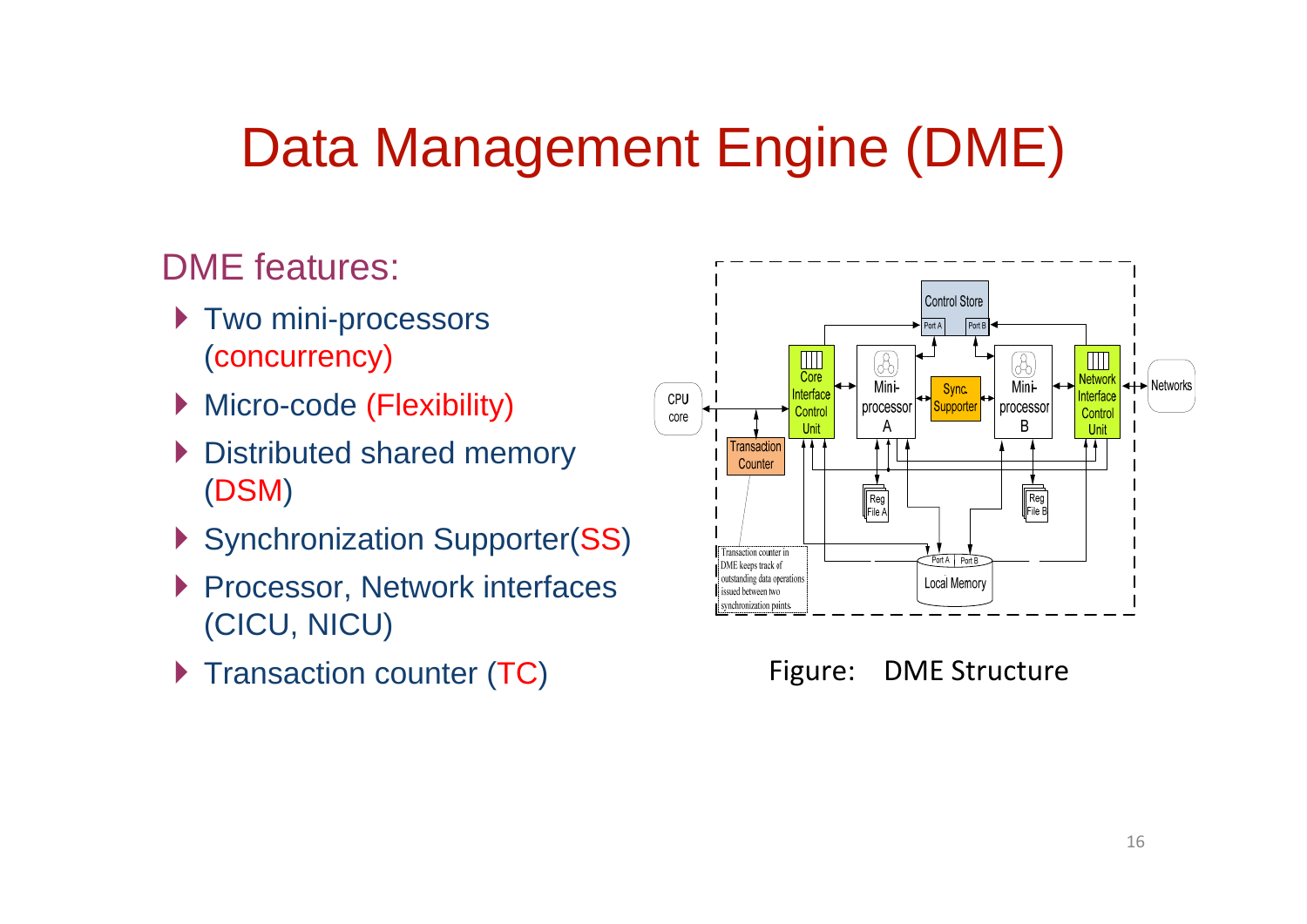# **Experiments**

#### Experimental setup:

- McNoC platform with DSM architecture
- ▶ Hardware synchronization support (SS)
- ▶ Tests with simple short Pseudo-code
- ▶ Different traffic patterns for NCS data.
- ▶ The critical section in the CS-node is protected by the lock in the SYNC-node

| /// NON-CRITICAL SECTION<br>< MEMORY WRITE > < ADDRESS > < DATA >:<br>< MEMORY READ >, < ADDRESS > ;    | <b>II REMOTE SHARED WRITE</b><br>// REMOTE SHARED READ        |
|---------------------------------------------------------------------------------------------------------|---------------------------------------------------------------|
| <i>III</i> LOCK ACQUIRE<br><lock acquire=""> <address> :</address></lock>                               | // REMOTE LOCK ACQUIRE                                        |
| <i>III</i> CRITICAL SECTION<br>< MEMORY WRITE > < ADDRESS > < DATA >:<br>< MEMORY READ >, < ADDRESS > ; | <b>II REMOTE SHARED WRITE</b><br><i>II</i> REMOTE SHARED READ |
| <i>III</i> LOCK RELEASE<br><lock release=""> &lt; ADDRESS &gt;:</lock>                                  | <b>II REMOTE LOCK RELEASE</b>                                 |
| I// NON-CRITICAL SECTION<br>< MEMORY WRITE > < ADDRESS > < DATA >:<br>< MEMORY READ > < ADDRESS > :     | <b>II REMOTE SHARED WRITE</b><br><b>II REMOTE SHARED READ</b> |

#### Figure: Test‐code



Figure: Synchronization and data requests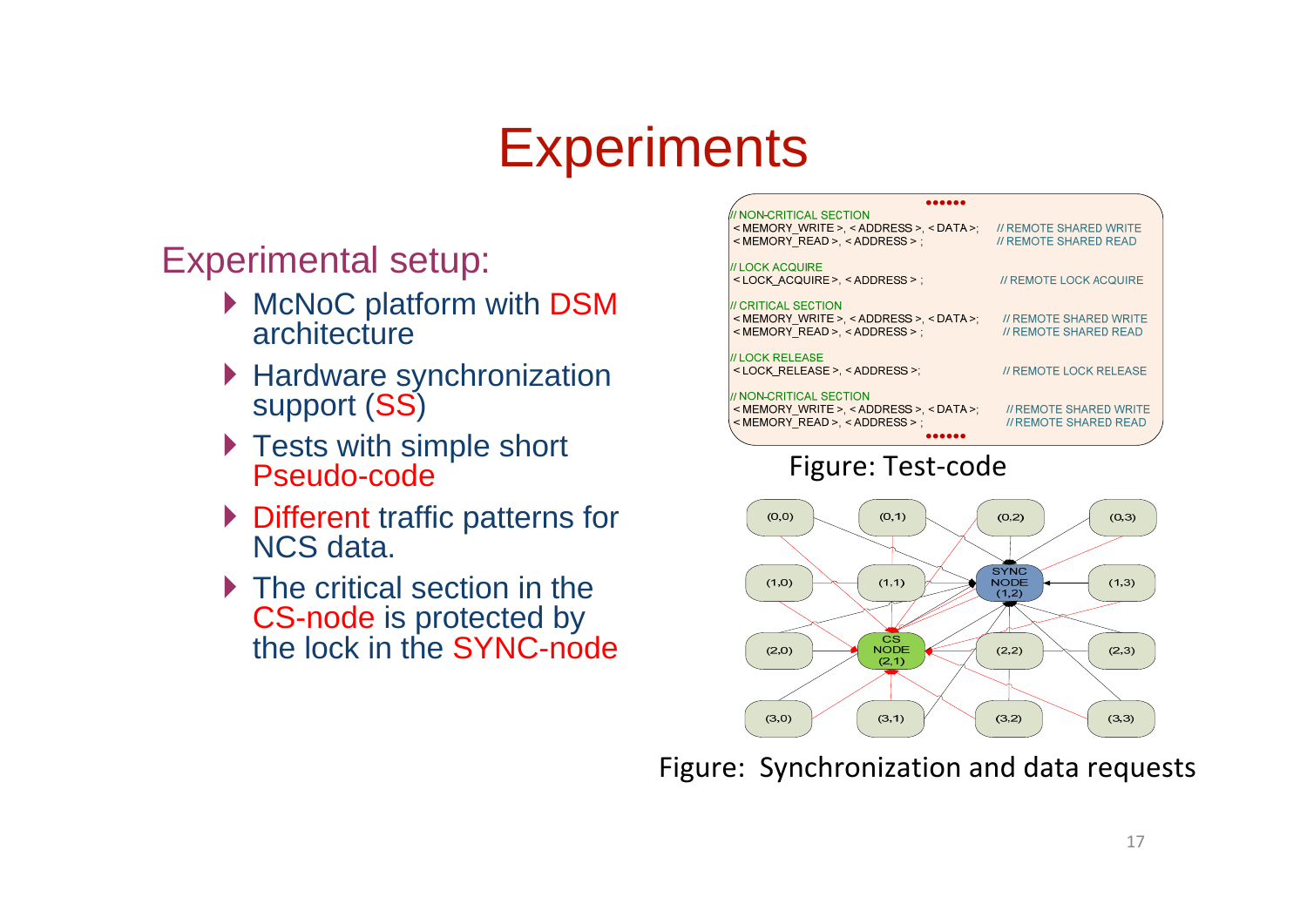### **Results**

Impact of network size on code and consistency latencies:

- Scalability study of the two consistency models
- ▶ The synchronization latency rises due to network traffic, delay and waiting time for acquiring lock (lock is locally polled).
- ▶ The hotspot traffic pattern for the synchronization operations suggest the clustered networks up to 16 nodes cluster size



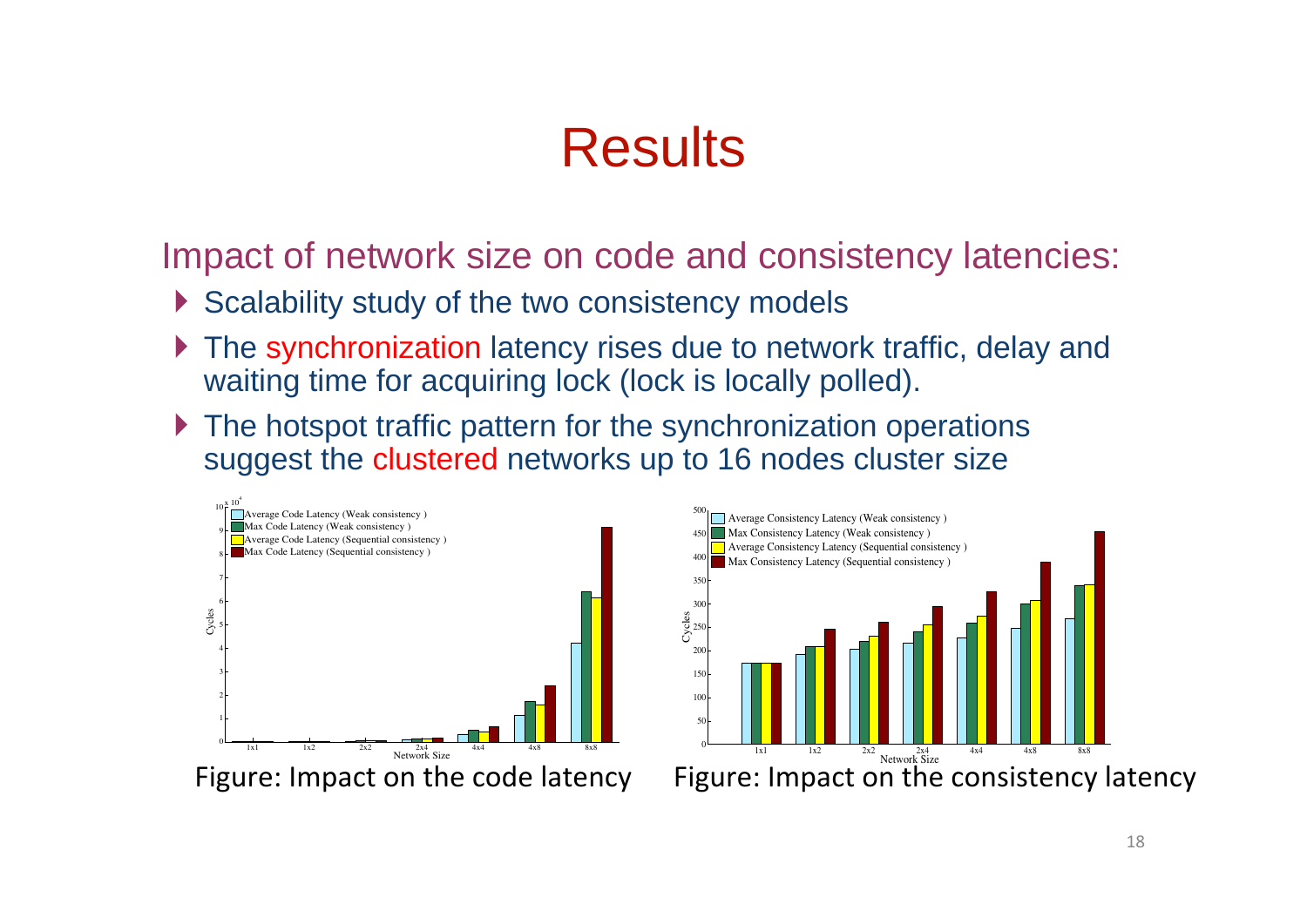# Conclusion and future work

#### Conclusion:

- Weak consistency scale well as compared to the sequential consistency model
- Average synchronization latencies increase exponentially as the network scales. Suggest network clusters.
- Future work:
- Exploration and analysis of the other relaxed memory consistency models